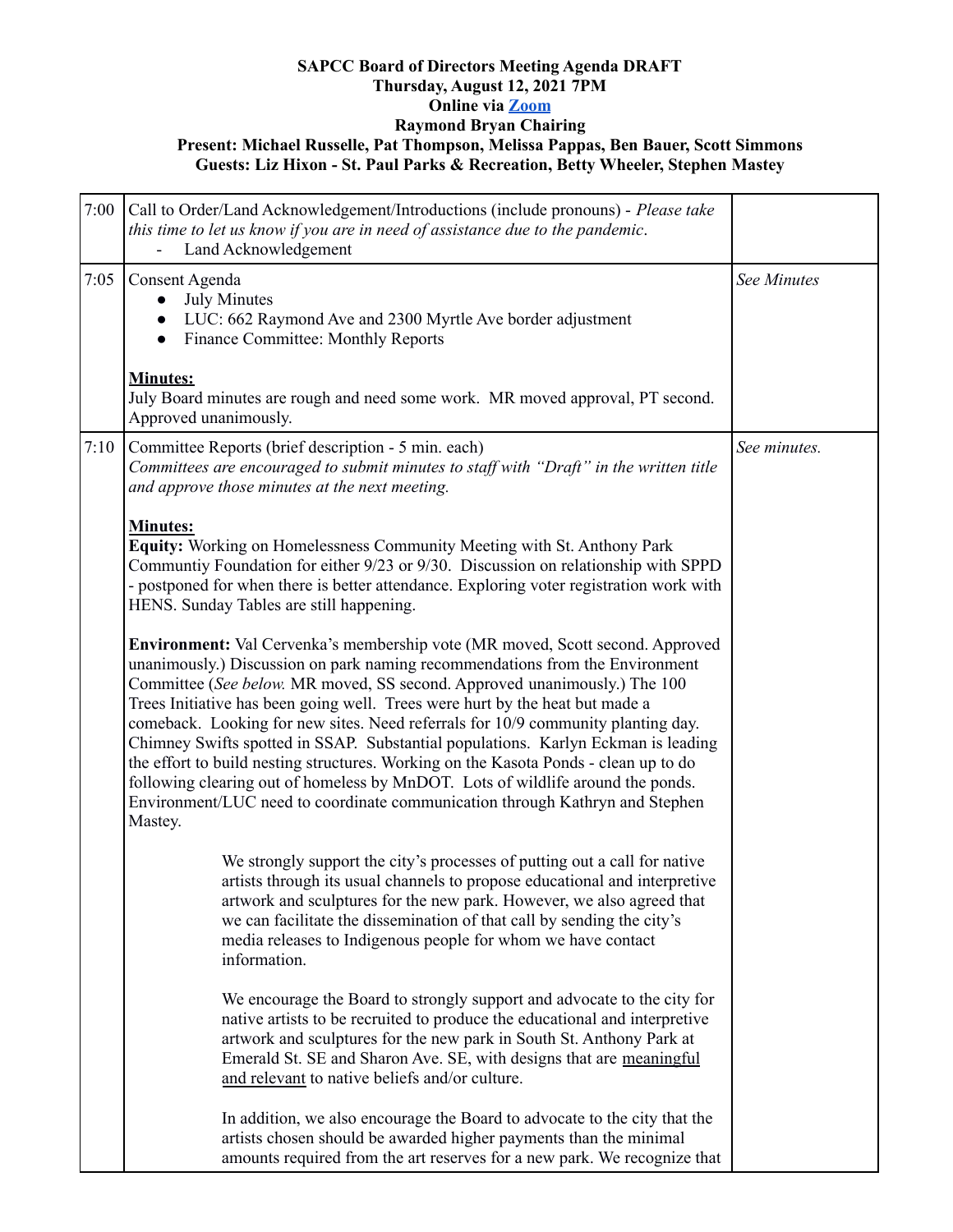|      | this will require some additional funds out of the entire park budget, but<br>this is particularly justified because artists generally do not have salaries<br>or other security for their income. MR moved, SS second. Approved<br>unanimously.<br>Although we had been planning to provide the names of Indigenous artists directly to<br>you, it became clear to us that it could be less inclusive than desired. Once the Parks &<br>Rec department has developed the Request for Qualifications (if following the<br>Highland Bridge model), SAPCC will be happy to promote it to artists with whom we<br>are familiar.<br><b>Transportation:</b> Following the 280/MnDOT presentation, the department decided not<br>to increase speeds and construction will not happen for 5-6 years. Two big grants<br>funding the Territorial-Carleton project. Not in minutes/for 8/31: a lengthy letter that<br>we are being asked to sign onto will be presented on Rethinking 94 - could come to the<br>whole board. Could go into Oct. MR recommends that the whole board look at it and<br>go off TC recommendations.<br>Land Use: Looked at 662 Raymond Ave and 2300 Myrtle Ave border adjustment.<br>Opposed 2318 Standish lot split - has since been approved - thought there could have<br>been better use of the whole lot. Luther Seminary new redevelopers had an outreach<br>meeting 8/10. BW - next meeting 8/18 at Lauderdale City Hall.                                                                                                                                                                                                                                                                                                                                                                                                                                                                                                                                                                                                                                                                                                                                                                                                                                                                                                                                                                                                                                                                                                                                                                                                                                                                                                                                                                                                                   |                   |
|------|----------------------------------------------------------------------------------------------------------------------------------------------------------------------------------------------------------------------------------------------------------------------------------------------------------------------------------------------------------------------------------------------------------------------------------------------------------------------------------------------------------------------------------------------------------------------------------------------------------------------------------------------------------------------------------------------------------------------------------------------------------------------------------------------------------------------------------------------------------------------------------------------------------------------------------------------------------------------------------------------------------------------------------------------------------------------------------------------------------------------------------------------------------------------------------------------------------------------------------------------------------------------------------------------------------------------------------------------------------------------------------------------------------------------------------------------------------------------------------------------------------------------------------------------------------------------------------------------------------------------------------------------------------------------------------------------------------------------------------------------------------------------------------------------------------------------------------------------------------------------------------------------------------------------------------------------------------------------------------------------------------------------------------------------------------------------------------------------------------------------------------------------------------------------------------------------------------------------------------------------------------------------------------------------------------------------------------------------------------------------------------------------------------------------------------------------------------------------------------------------------------------------------------------------------------------------------------------------------------------------------------------------------------------------------------------------------------------------------------------------------------------------------------------------------------------------------------------------------------------------|-------------------|
| 7:30 | New Park Update/Artist Recommendation Discussion (in Environment Committee<br>Update)<br><b>Minutes:</b> Liz is a Project Manager working on new parks. This park is located on the<br>edge of St. Paul on the city line. Project started in 2008. Area is not as green as the<br>rest of the City or SAP. Land was given as Parkland Diversion by the developer.<br>Wasn't available until 2020. Are now ready for bidding. Current funding \$315,000<br>Construction (from Parkland Dedication. Open suggestions. Looking at "Park 2" next<br>to the area. Future trail/Park 2 to west/southwest of the park. Plan presented last fall<br>was a palette and plant communities plan. Since that time they have been working with<br>engineer to prepare planting plans to get ready for bidding. Also refining grading so<br>soil does not have to be taken off site, and possibility for infiltration basins. Were able<br>to get more information about utilizing tree trenches on boulevards (like 100 Trees<br>Initiative. Wabash Ave Trail Connection - passed first round for DNR grant. Finalizing<br>the grant will take significant time. City expects to have funding to build connection in<br>2-3 years. Hope to work with I-94 rebuild to look at the Wabash bridge. In summary:<br>Currently in Engineering & Permits, soon will be at Bidding and Contractor Selection.<br><b>Questions/Comments:</b> Ferd Peters - lot of weeds growing there. Thinks it should be<br>mowed. Liz - was seeded with stablization mix. Can let forestry know. Stephen M. -<br>At what point can we see the plans and the plant selection. Liz - have to wait until<br>final bid is selected. Stephen - usual process with the district council is to present to us<br>earlier in the process particularly about things we weighed in on earlier. Would be nice<br>to be able to provide the neighborhood with an update that is not so technical. Liz-<br>Typically don't do a review of that sort with a full board. Happy to schedule a meeting<br>to discuss further. Stephen - Is there a way to have updates for the Environment<br>Committee? Ray - Questions about water remediation. Liz - working with engineers,<br>Capital Region Watershed District, and xxx to make a low maintenance plan.<br>Infiltration tests in the next coming weeks and can provide an update of the results and<br>send a summary afterwards. Michael - doesn't look like there was topsoil put on site<br>prior to handing over to Parks and Rec. Very rocky. Appreciated sharing of the borings<br>with the Environment Committee. Happy that there will be more borings. We want the<br>trees to survive and thrive. Liz - have a method to promote tree root growth. Stephen -<br>if there was a specification of how the soil was supposed to be left, get the developer to | Liz Hixon/Michael |